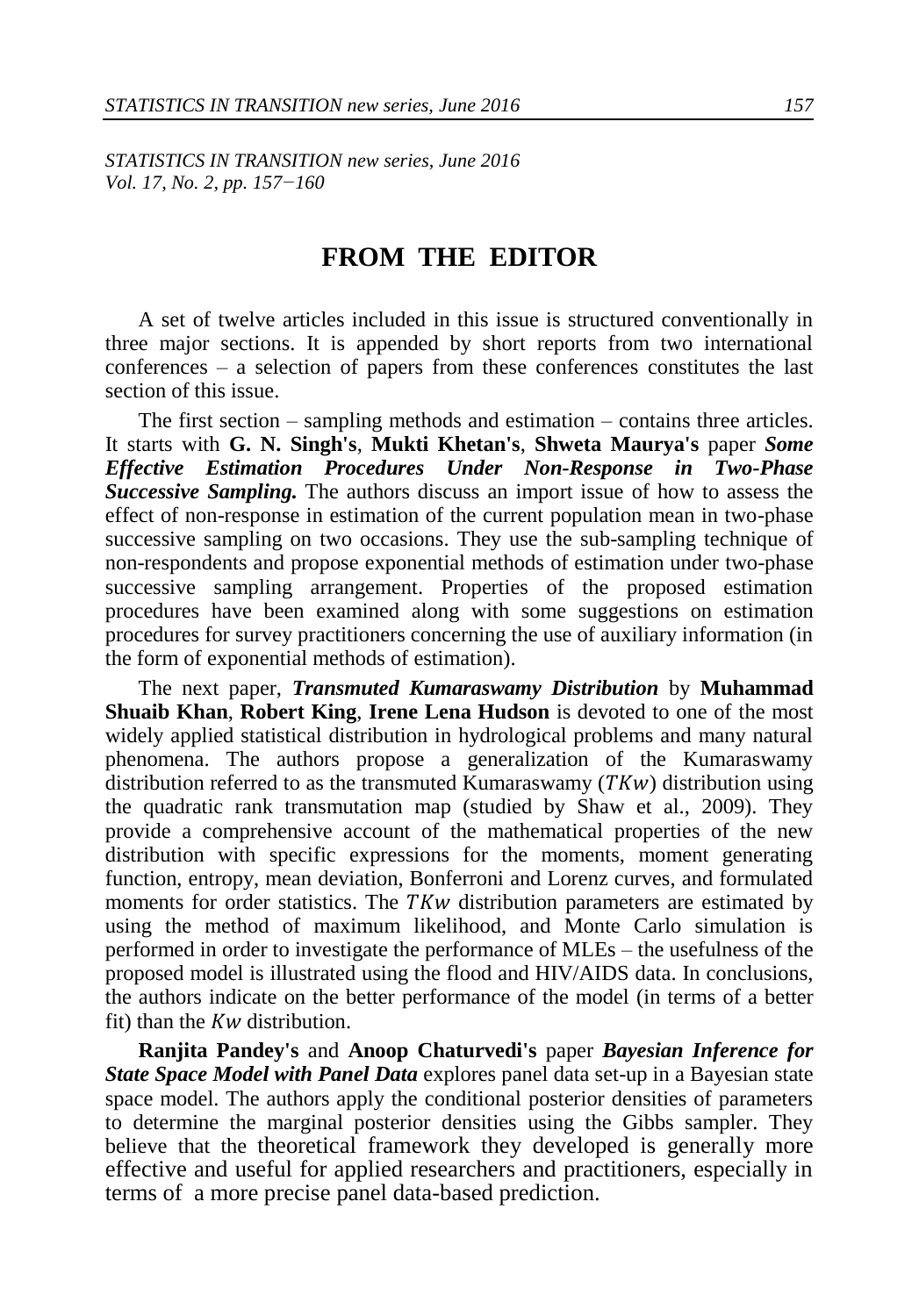The research paper section starts with an article by **Mauro Mussini**, *On Measuring Income Polarization: An Approach Based on Regression Trees* in which the application of regression trees for analysing income polarization is proposed. Using an approach to polarization based on the analysis of variance, the author shows how the regression trees can uncover groups of homogeneous income receivers in a data-driven way. Since the regression tree can deal with nonlinear relationships between income and the characteristics of income receivers, it can detect which characteristics and their interactions actually play a role in explaining income polarization. In consequence, the author believes the regression tree is a useful flexible statistical tool to explore whether income receivers concentrate around local poles. Some interesting partition of income receivers is demonstrated for the case of Italy. For instance, an empirical analysis of Italian income data shows that the interactions among employment status, educational qualification and age form well-identified groups of income receivers, whereas the other characteristics do not play a clear role in explaining income polarization.

**Oleksandr Osaulenko's** article *Quality of Life and Poverty in Ukraine – Preliminary Assessment Based on the Subjective Well-Being Indicators* provides a first-hand account of the research on the topic in Ukraine. It starts with an overview of the database and methodology, followed by main results of the quality of life and poverty research conducted by the national statistical office. A system of subjective well-being indicators is based on self-evaluation of the attained level of well-being, of the level of meeting the basic living needs and the levels of deprivation of consumption. In addition, methodological approaches to analyzing economic and infrastructure deprivation (due to the geographic limitations of services accessibility) are briefly described. The paper reviews the factors that underlie the Ukrainian list of deprivations and define the percentage of population that is particularly affected by multiple deprivation. The data covers a period of several years allowing for exploration of the distribution of deprivations by different population groups.

In the last article of this section, *On the Relationships Between Smart Growth and Cohesion Indicators in the EU Countries* by **Beata Bal-Domańska**, **Elżbieta Sobczak,** the problem of evaluation of the relationships between smart growth and economic and social cohesion factors is discussed from the perspective of the Europe 2020 strategy's objectives toward improving the situation in education, digital society and research and innovation. The authors employ aggregate measures for these three phenomena based on panel data models. Social cohesion is described by the level of employment rate as one of the conditions essential to the well-being and prosperity of individuals, and economic cohesion is defined by the level of GDP per capita in PPS. The study covered the group of 27 European Union countries during the period of 2002- 2011. Some of the conclusions have policy implications. For instance, it was found that an increase in the employment rate was related to the increasing role of employment in smart specialization sectors.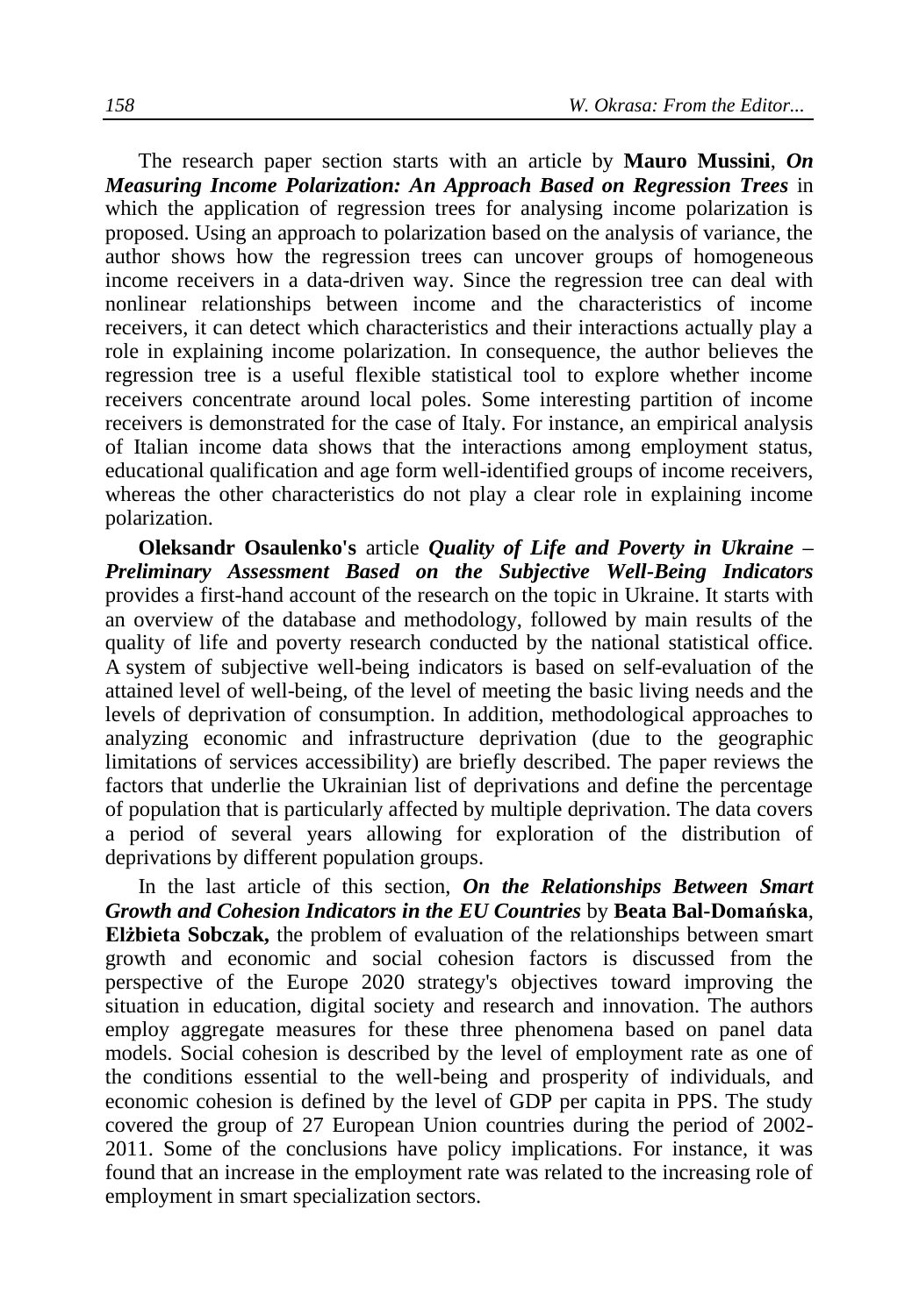The conference papers' section is opened by *Heteroscedastic Discriminant Analysis Combined with Feature Selection for Credit Scoring* in which **Katarzyna Stąpor**, **Tomasz Smolarczyk**, **Piotr Fabian** propose an approach for building a credit scoring model based on the combination of heteroscedastic extension of classical Fisher Linear Discriminant Analysis and a feature selection algorithm that retains sufficient information for classification purpose. Starting with an observation that credit granting is a fundamental and one of the most complex question being faced by credit institutions, the authors attempt to develop an effective classification model that would be helpful for managers. To this aim, they focused on the feature selection algorithm that retains sufficient information for classification purpose and tested five feature subset selection algorithms: two filters and three wrappers. In order to evaluate the accuracy of the proposed credit scoring model and to compare it with the existing approaches, the German credit data set was used (Chen, Li, 2010). In the conclusions they found that the proposed hybrid approach is an effective and promising method for building credit scoring models. The analysis results in better prediction accuracy, also due to applying variable importance analysis for identifying the most relevant variables for the classification purpose.

In **Iwona Skrodzka's** article *Knowledge-Based Economy in the European Union – Cross-Country Analysis* spatial differences in the level of development of the knowledge-based economy in the European Union countries are discussed using a soft modelling approach. The estimation of a synthetic measure of KBE, as well as the arrangement and classification of the UE-27 countries into typological groups for the years 2000 and 2013 are provided. For instance, the highest level of development of the knowledge-based economy was observed for Sweden, Denmark, Finland and Luxembourg, whereas the lowest one for Greece, Bulgaria and Romania. Eleven countries, including Poland, improved their ranking in 2013 compared to 2000, while nine countries reduced their positions (the highest increase was in Hungary, while the largest fall in Italy in 2013).

In the next article, *New Method of Variable Selection for Binary Data Cluster Analysis* by **Jerzy Korzeniewski** the problem of the level of measurement in the variable selection procedures is discussed, with intention of improving the efficiency of the existing methods, with special reference to the marketing type data. The author proposes that a variable selection method be based on connecting the filtering of the input set of all variables with grouping of sets of variables similar with respect to analogous groupings of objects. The new method allows for linking good features of two entirely different approaches to variable selection in cluster analysis, i.e. *filtering* methods and *wrapper* methods. The proposed method of variable selection yields best results when the classical *k*means method of objects grouping is slightly modified.

In **Dominik Krężołek's** paper, *The GlueVar Risk Measure and Investor's Attitudes to Risk – An Application to the Non-Ferrous Metals Market,* the issue of risk in economic investment decisions is discussed and a new risk measure is proposed – the GlueVaR risk measure. It can be defined as a linear combination of VaR and GlueVaR and is aimed at helping to deal with uncertainty and